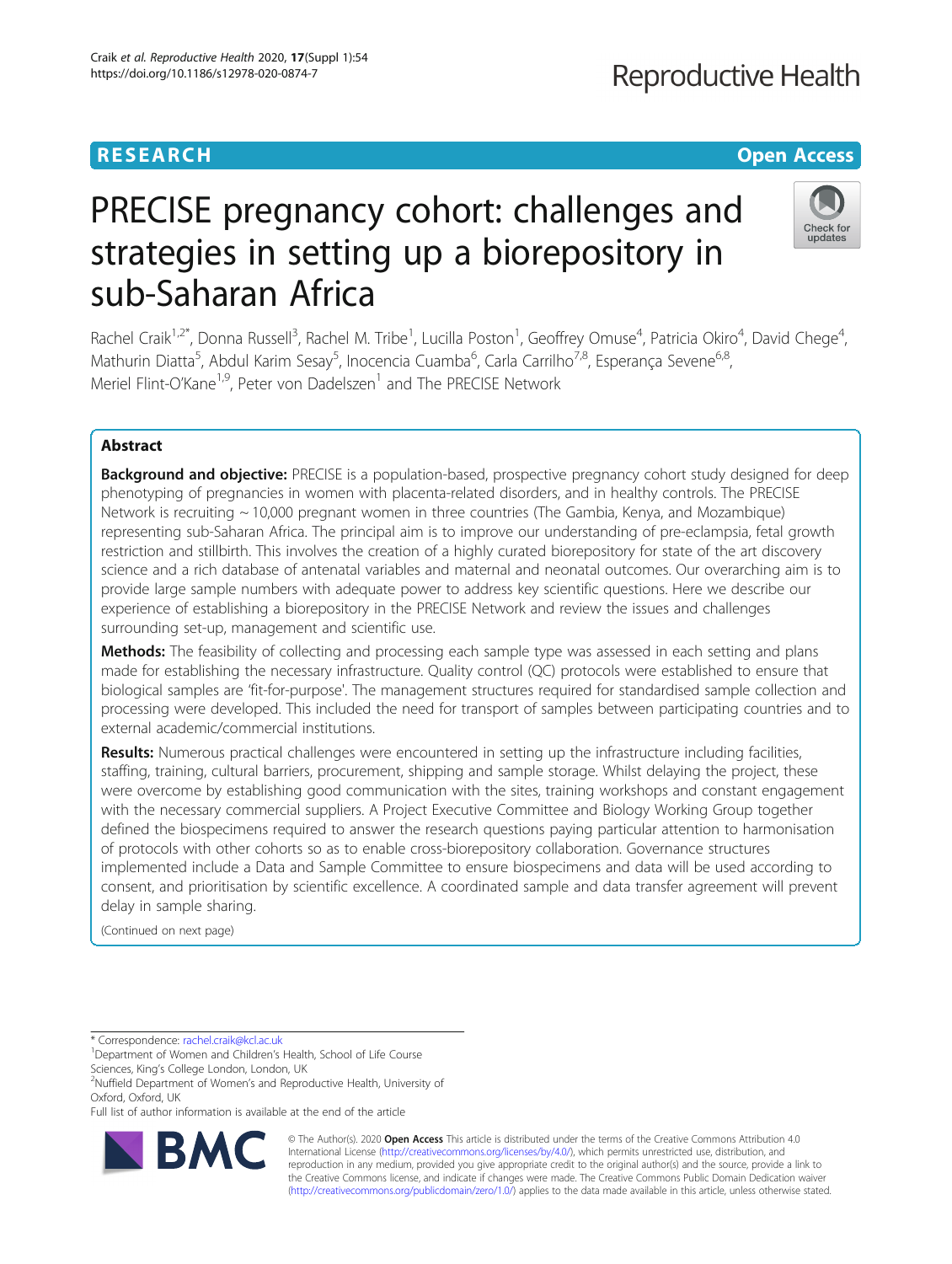### (Continued from previous page)

**Discussion:** With adequate training and infrastructure, it is possible to establish high quality sample collections to facilitate research programmes such as the PRECISE Network in sub-Saharan Africa. These preparations are prerequisites for effective execution of a biomarker-based approach to better understand the complexities of placental disease in these settings, and others.

Keywords: Biorepository, PRECISE, Pre-eclampsia, Preterm birth, Hypertension, Pregnancy, Biological specimens

# Introduction

# The PRECISE network cohort study

The PRECISE (PREgnancy Care Integrating translational Science Everywhere) Network has enabled a populationbased, prospective cohort study designed to improve our understanding of the mechanisms leading towards placental disease and related pregnancy complications in sub-Saharan Africa [[1\]](#page-8-0). The cohort study aims to recruit a total of up to 10,000 pregnant women and, for comparison, 1800 non-pregnant women of reproductive age across the three countries: The Gambia, Kenya and Mozambique. Biological specimens are being collected longitudinally across the continuum of pregnancy, delivery, and the neonatal period. In addition, sites are consenting women who present at the health facility with complications during pregnancy. All sites will collect a comprehensive set of associated phenotypic information to deeply characterise these pregnancies [\[2\]](#page-8-0). Table 1 describes the cohorts with expected recruitment per country.

The samples will establish a biorepository which will be accessible to the PRECISE Network for research to identify biological markers (e.g., genomic, metagenomic, proteomic, metabolomic, hormonal and inflammatory) as predictors of important maternal and fetal outcomes. Samples remaining after the initial analysis will be available to other approved researchers to facilitate and accelerate future discoveries on maternal, fetal, and

Table 1 Recruitment by country and cohort

neonatal health. Another major objective of this study is to build individual and institutional research capacity across Africa. The biorepositories will be a significant resource for all of Africa [[3\]](#page-8-0), enabling ongoing multiomics research on pregnancy complications as well as the developmental origins of health and disease.

Here we describe the methodology applied to setting up the infrastructure and governance for the development of this large biorepository in these sub-Saharan African countries.

# Methods

# Optimal sample collection

To carry out scientific research at the highest standard, collection and curation of the biorepository has to be optimised to ensure quality. This requires rigorous protocols for handling of samples and storage to avoid biological degradation according to evidence-based best practice [\[4](#page-8-0)]. The PRECISE team, with assistance from an experienced consultant in this field, adhered to International Society for Biological and Environmental Repositories (ISBER), NIH, and NCI Best Practices for establishing and operating biorepositories [\[5](#page-8-0), [6](#page-8-0)]. This included an initial assessment of biobanking capabilities, including but not limited to, laboratory and storage facilities, IT, staffing, security, and emergency/disaster plan. PRECISE Standard operating procedures (SOPs) were

| Country       | Facility                 | Non-pregnant women<br>of reproductive age | Unselected Pregnant<br>Women | Pregnant Women Presenting<br>with Complications | <b>Total Women</b><br>Recruited |
|---------------|--------------------------|-------------------------------------------|------------------------------|-------------------------------------------------|---------------------------------|
| The Gambia:   |                          |                                           |                              |                                                 |                                 |
| Farafenni     | District Hospital        | 600                                       | 2000                         | 300                                             | 2900                            |
| Illiasa,      | Rural PHC                |                                           |                              |                                                 |                                 |
| Ngayen Sanjal | Rural PHC                |                                           |                              |                                                 |                                 |
| Kenya:        |                          |                                           |                              |                                                 |                                 |
| Mariakani     | Subcounty Hospital       | 600                                       | 4000                         | 600                                             | 5200                            |
| Rabai         | Rural Health Centre      |                                           |                              |                                                 |                                 |
| Mozambique:   |                          |                                           |                              |                                                 |                                 |
| Manhica       | Tertiary Referral Centre | 600                                       | 4000                         | 600                                             | 5200                            |
| Xinavane      | Rural Hospital           |                                           |                              |                                                 |                                 |
| Total         |                          | 1800                                      | 10,000                       | 1500                                            | 13,300                          |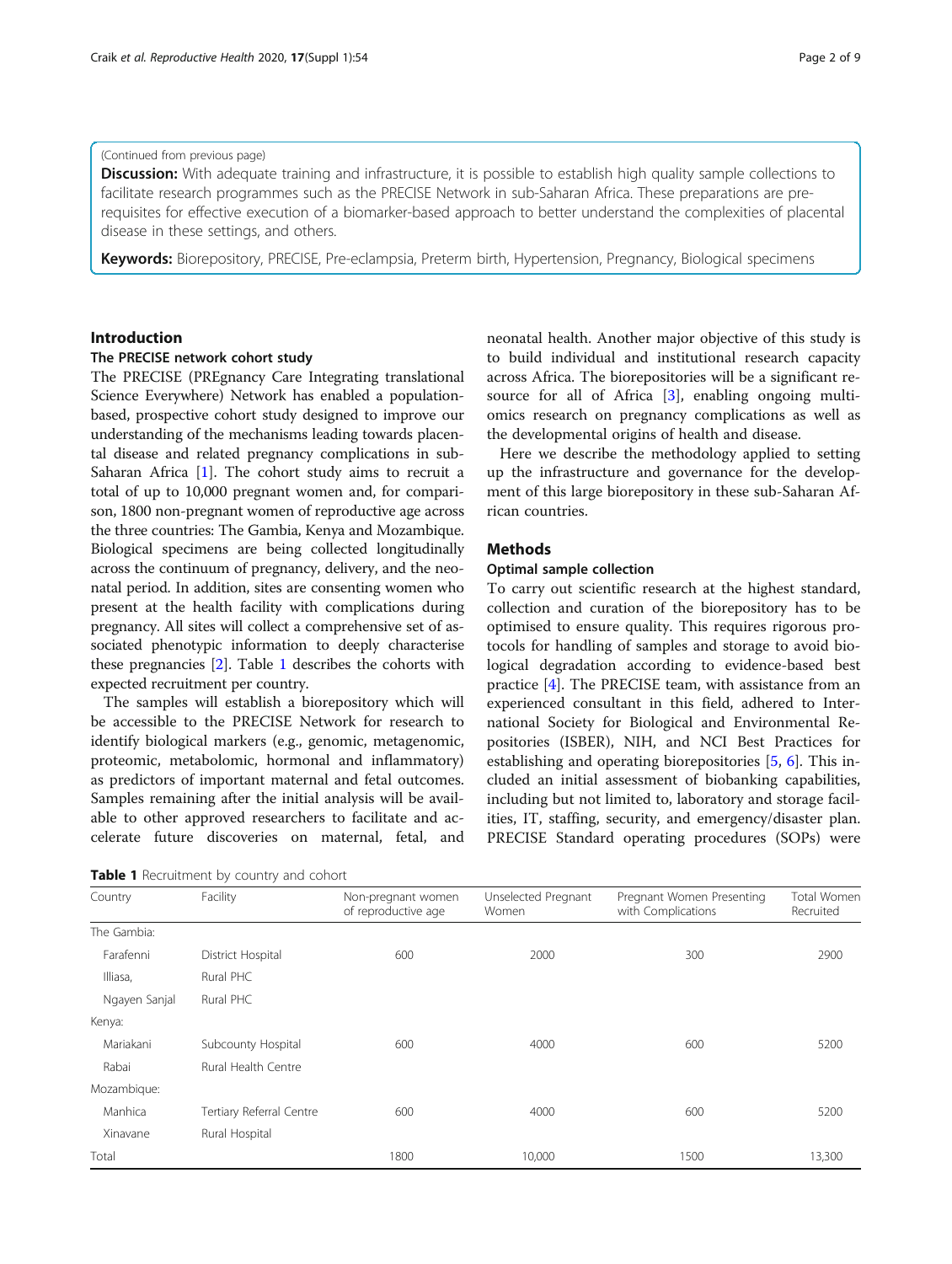developed for each sample type from collection to final storage and labelling. The PRECISE SOPs are harmonised with other pregnancy cohort sample collections across (low- and middle-income countries (LMICs) so that samples from multiple sites are comparable and can be pooled for large-scale studies. The SOPs were translated to the appropriate languages for the sites and included protocols to control pre-analytical variables to protect protein, DNA and RNA integrity, including:

- Avoidance of haemolysis during venepuncture of blood samples
- Time stamping to document length of time sample is at room temperature: before processing, and between processing and placing into storage
- Documenting visual quality of blood derivatives (e.g., colour of plasma)
- Continuous monitoring of temperatures of sample storage units (freezers and liquid nitrogen tanks) to assure constant optimum temperature
- Documenting calibration of equipment used for processing and analysing samples

### Quality control

A procedure has been established to routinely assess sample quality. The primary method that PREICSE is following for quality control is ensuring strict adherence to the protocol and SOPs. This is accomplished by extensive training and frequent site visits at the start of collections to monitor collections and processing as well as safety. Additionally, the PRECISE coordinator schedules weekly calls with the teams to address any challenges and to share experiences and learnings.

Best Practices recommends assessing quality of specimens throughout the collection period. As testing quality means using up valuable resources for research, it was decided to test approximately 2 % of samples from the bioresource at regular intervals across the length of the project for quality control checks. The sampling protocol ensures the numbers tested are adequate to confirm quality but at the same time avoiding depletion of the bioresource. Sampling is structured to include participants across all sites for the entire duration of the project.

The PRECISE Network Biorepository Quality Assessment Protocol includes assessment of DNA and RNA purity and concentration as well as RNA integrity in blood and tissue samples. For placental histology, PRE-CISE will use standard haematoxylin- and eosin- (H&E) stained slides, as well as at least one immunohistochemistry marker to check on the viability of the tissues for antigen retrieval. Table 2 indicates the cut-offs for the quality standards.

| Table 2 Quality Measures for sample RNA, DNA and histology. |
|-------------------------------------------------------------|
| RIN (RNA Integrity Number), DIN (DNA Integrity Number), H&E |
| haematoxylin- and eosin-staining, IHC Immuno-histochemistry |

| Specimen type      | Primary               | Secondary                    |
|--------------------|-----------------------|------------------------------|
| <b>RNA</b>         | RIN value $\geq 7.0$  | 260/280 ratio: 1.9-2.1       |
| dna                | $DN$ value $\geq 7.0$ | 260/280 ratio: 1.7-1.9       |
| Placenta           | $RIN$ value $>70$     | RNA Extraction 260/280 ratio |
| Placenta Histology | H&F                   | IHC Markers e.g. vimentin    |

# Overview of bioresource protocol

The PRECISE Biology Working Group defined the biospecimen collection framework (Table [3](#page-3-0)) and the sample collection protocol (Table [4\)](#page-3-0). Phenotypic data will be collected at each visit where biospecimens are taken [[2\]](#page-8-0).

#### Biospecimen collection and processing

Maternal and cord blood: A blood spot and aliquots of whole blood, plasma, buffy coat will be extracted from blood collected in an EDTA vacutainer. Serum aliquots will be obtained from blood collected in a siliconized vacutainer.

Maternal urine: Aliquots of untreated urine and urine sediment will be stored.

Mid-vaginal swabs: Two swabs for DNA extraction and sequencing will be immediately placed in Tris-EDTA (TE) buffer for storage and two additional swabs will be collected in PBS plus protease inhibitor for biochemical analysis.

Placental, cord and membrane tissue samples: These samples will be collected and processed within 30 min of delivery (Fig. [1](#page-4-0) demonstrates placenta protocol). Full thickness central and peripheral sampling of the placenta will be undertaken and samples snap frozen in  $LN_2$ . Corresponding samples will be stored in formalin for histology. Cord tissue samples will be snap frozen in  $LN<sub>2</sub>$ and another sample placed in formalin. A fetal membrane sample will retained in formalin for histology. Photographs and trimmed weight are also acquired and stored.

Delayed cord blood: In cases where the cord blood is not available immediately, a sample of the clotted cord blood will be taken for provision of newborn DNA only.

Newborn heel prick: In the absence of cord blood, a newborn heel prick blood sample will be taken for a DNA sample or taken at the 6 week follow-up visit.

Whilst the protocol dictates that specimens are promptly processed before being placed into aliquots and short-term storage, practicalities necessitated minor procedural differences between countries in order to achieve this. Therefore, in The Gambia and Mozambique, aliquots will be temporarily stored in  $LN<sub>2</sub>$  (gas phase) until transported to the main bioresource facility where they are transferred to − 80 °C freezers for long-term storage. In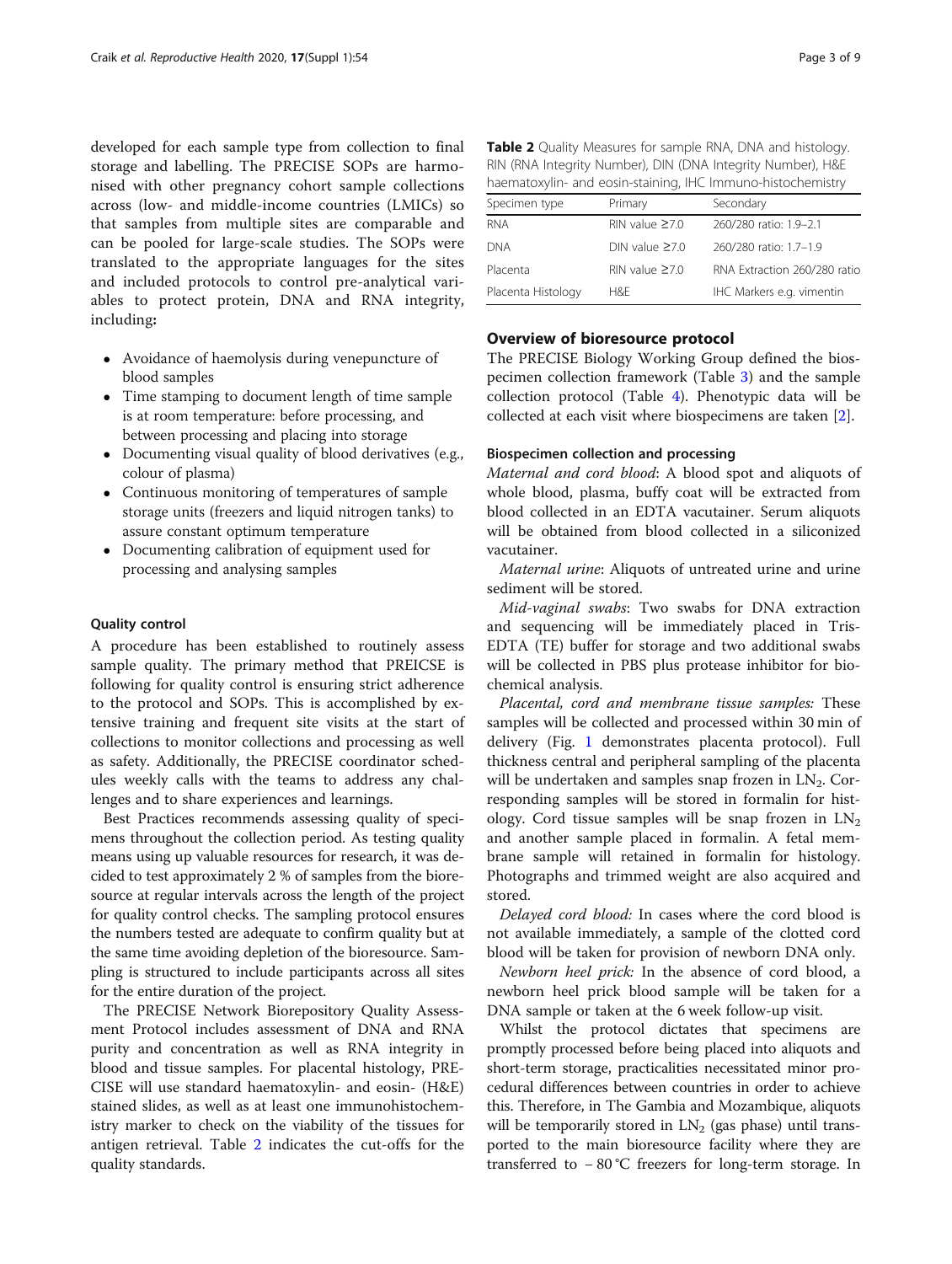<span id="page-3-0"></span>**Table 3** Overview of type of biological samples & the collection schedule

| Time of sample collection                        | Type of biological sample                                                                                             |
|--------------------------------------------------|-----------------------------------------------------------------------------------------------------------------------|
| PRFCISF visit 1                                  | Maternal blood, urine, mid-vaginal swabs                                                                              |
| PRECISE visit 2 ( $\geq$ 28 <sup>+0</sup> weeks) | Maternal blood and urine                                                                                              |
| Intrapartum (at the onset of labour)             | Maternal mid-vaginal swab                                                                                             |
| Delivery                                         | Umbilical cord blood, placenta and cord tissue, placental membranes                                                   |
| Within 48 h post-partum                          | Newborn heel prick only if cord blood is not collected (only The Gambia and Mozambique),<br>maternal blood and urine. |
| Post-partum visit (6 weeks after delivery)       | Neonatal stool sample, maternal blood and urine. Neonatal heel prick (if required, Kenya only)                        |

Kenya, samples will be stored immediately in − 80 °C freezers once processed.

# Biorepository governance

Approval for the study, including sample collection and storage, was obtained from all participating institutions, hospitals and relevant ethics committees. The principle of sharing samples between sites was included in the ethics approval which has been granted in each of the participating countries. The biorepository samples belong to the country of origin and will not be collated into a central biobank.

A Data and Sample Committee (DSC) has been convened to act as the governing authority of the PRECISE biorepository and to provide guidance and oversight for the collection, processing and utilisation of the samples.

The committee is composed of 13 members, six core members defined by their role in the study and seven subject matter experts. The core members are the PRE-CISE Chief Investigator, the Principal Investigator from each site, chair of the Biospecimen Quality Committee, and Biorepository Research Co-ordinator (Secretary). The chair can appoint up to seven knowledgeable experts and community representatives with special qualifications and competence to deal effectively with specific biorepository or data issues.

The DSC follows a clearly outlined mandate which includes:

• Providing oversight and assurance of the quality of samples being collected across three sites. This will involve reviewing the regular reports from the Biospecimen Quality Committee and providing

| Sample type                        | Collection tube     | Aliquots            | Storage            |
|------------------------------------|---------------------|---------------------|--------------------|
| Blood                              | <b>EDTA</b>         | Blood spot          | Room temperature   |
|                                    | <b>EDTA</b>         | Whole blood         | $-80 °C$           |
|                                    | <b>EDTA</b>         | Buffy coat          | $-80 °C$           |
|                                    | <b>EDTA</b>         | Plasma              | $-80 °C$           |
|                                    | Serum               | Serum               | $-80 °C$           |
| Urine                              | no treatment        | Urine               | $-80 °C$           |
|                                    |                     | Urine sediment      | $-80 °C$           |
| Vaginal swab                       | Copan eSwab         | TE buffer           | $-80 °C$           |
|                                    | Dacron swab         | Protease inhibitor  | $-80 °C$           |
| Placenta, fetal membranes and cord | No treatment        | Peripheral biopsies | Snap frozen        |
|                                    |                     | Central biopsies    | Snap frozen        |
|                                    |                     | Peripheral biopsies | Paraffin embedding |
|                                    |                     | Central biopsies    | Paraffin embedding |
|                                    |                     | Cord tissue         | Snap frozen        |
|                                    |                     | Cord tissue         | Paraffin embedding |
|                                    |                     | Membrane            | Paraffin embedding |
| Heel prick                         | No treatment        | Blood spot          | Room temperature   |
| Neonatal stool                     | DNA/RNA Shield tube | Swab                | $-80 °C$           |

Table 4 Summary of sample types collected in PRECISE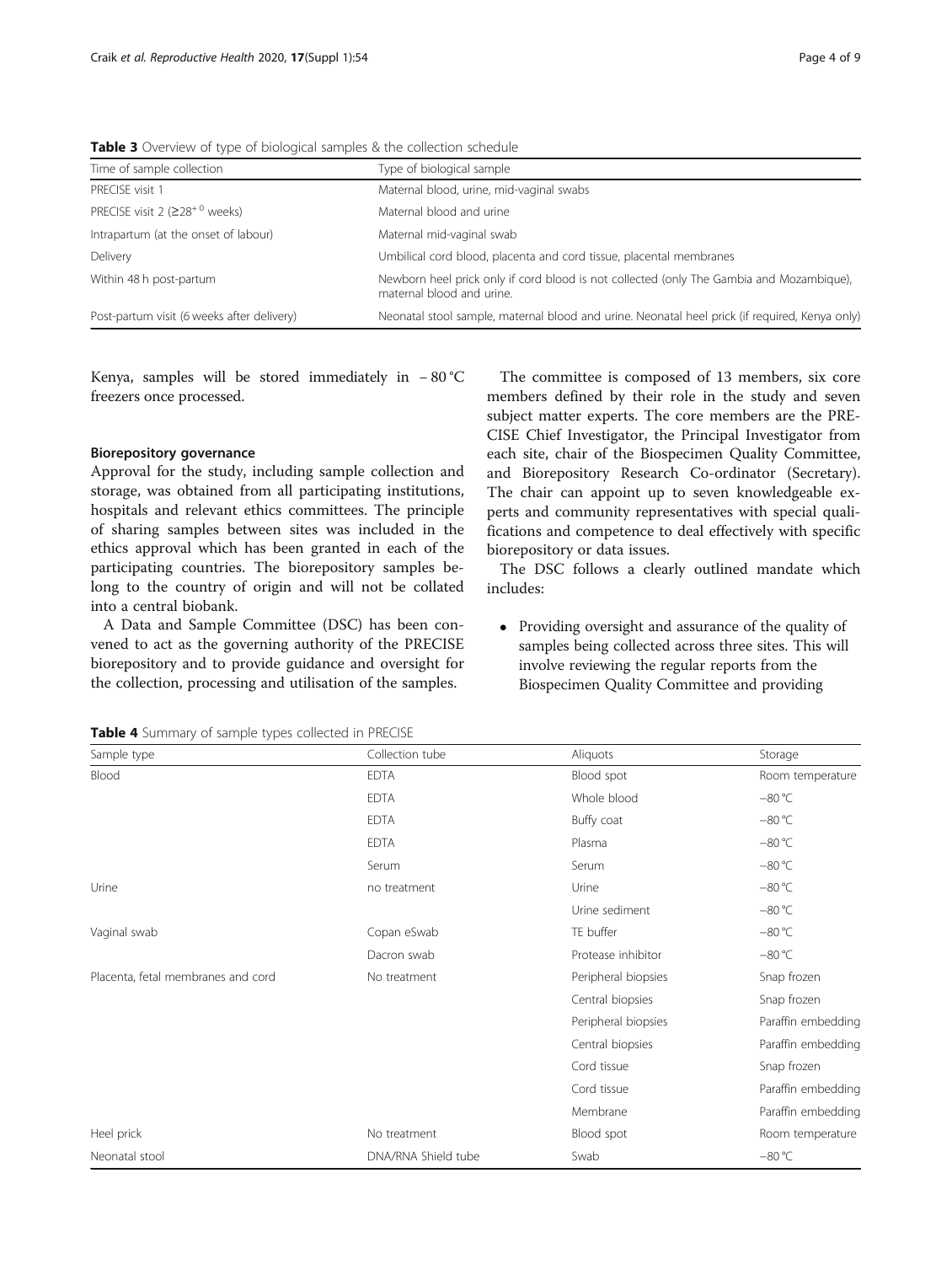<span id="page-4-0"></span>

written feedback. This may action site visits or additional quality control measures.

- Controlling access to the PRECISE samples and data including reviewing applications for samples. The PRECISE Study Sample Request Form will be provided to all interested parties. The form requires details of the scientific rationale, justification of the requested sample numbers and volume (including power calculations), data fields required from the PRECISE data dictionary and a data analysis plan. The form requires one of the PRECISE PIs to be a co-applicant on the proposed study. The proposed study will be reviewed for scientific merit, scientific priority according to the PRECISE aims, overlap with previously agreed studies and for sample availability.
- Ensuring samples and data are shared in with the consent received and the data and sample transfer agreements arranged between institutions. This includes forming a collaborative group of the technology transfer officers from each of the countries to facilitate sample and data transfer and avoid unnecessary delay.
- Establishing policies for the long-term sustainability and utilisation of the biorepository.

# Results

# Barriers encountered in developing the biorepository

Several challenges were overcome whilst setting up the biorepository. After site visits from the team to scope out the available resources and facilities, several issues and considerations were identified. These are described below.

# Capacity building

Facilities: As anticipated, nearly all the rural sites required renovations to their facilities prior to study commencement. In The Gambia, the new field sites required significant work to renovate existing facilities including an external storage room for the liquid nitrogen equipment in the main hospital, building a laboratory in one of the rural clinics and refurbishing the laboratory in the second rural clinic. In Kenya, in the rural clinic, the laboratory had to be extended to provide the required space. In Mozambique, the rural site also required renovation work on the laboratory. This incurred significant costs, some unanticipated due to locally poor infrastructure. This has benefited sites greatly as these improvements to the laboratory infrastructure will inevitably contribute to improved patient care as well as enabling a new population to become engaged in research.

Staffing: Co-ordinating the timing of staff recruitment to a multi-centre study of this size was challenging. In some sites we faced delays in hiring key staff (e.g., data managers and laboratory technicians) primarily because staff were needed for specialised roles with a limited pool of suitable candidates. Most of the staff were recruited directly to the study with a minority being seconded from an existing post. In some instances, budget allocations had to be exceeded in order to recruit staff with the requisite qualifications and training. Staff turnover resulted in additional challenges before the launch; including site co-ordinator, laboratory manager and data manager posts. However, with additional support and training, all teams were in place by the start date to ensure smooth delivery of the study.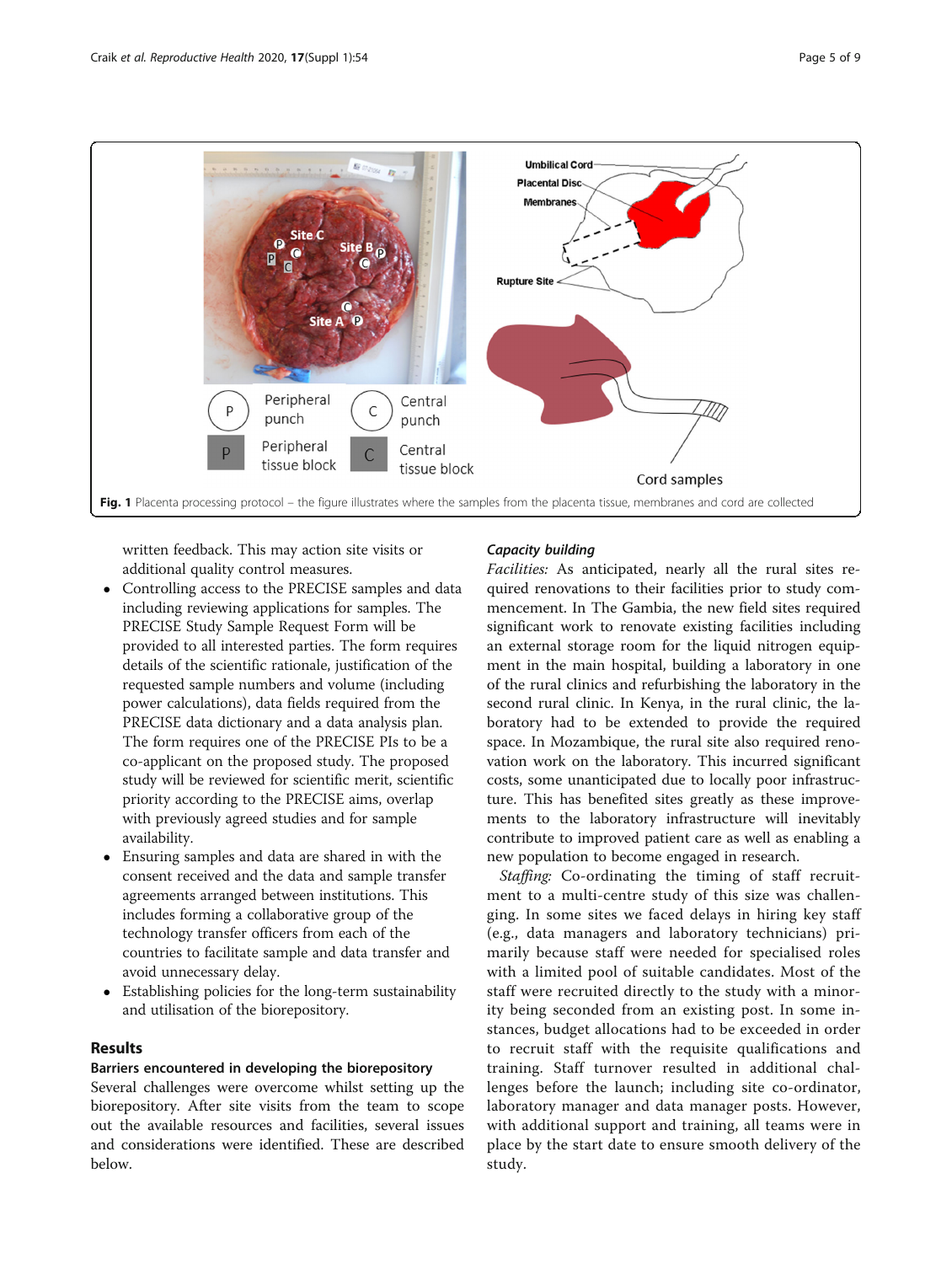Training: None of the field sites participating in the study had experience of such an extensive collection of biospecimens. The field staff required training in sample collection, processing, and storage and the PRECISE Baobab laboratory information management system (LIMS), (<https://baobablims.org/>). As many of the staff were not experienced in working in laboratories, all staff had to complete good clinical practice (GCP) and good clinical laboratory practice (GCLP) courses and liquid nitrogen training to ensure safety in the laboratory. This training was facilitated by The Global Health Network (<https://tghn.org>), which hosts short courses online in clinical research to facilitate high-quality research. We used the train-the-trainer model, where in a central training session held in The Gambia, the laboratory leads from each site were trained in sample collection and processing. These staff then trained all the staff in their site in their local language where the teams had access to the SOPs, instructions and forms in their local language. The biobanking lead visited each site prior to commencement of the study and will visit again within 6 months following the start of recruitment to provide any necessary further training and solve any issues. Reinforcement training will be delivered via online webinars, online conferencing and further site visits.

The PRECISE PIs are also committed to capacity building to enable training of scientists and bioinformaticians in the African countries to enable the acquisition of the necessary skill base to undertake local analysis of the biorepository samples. Whilst not included in the original funding application, ongoing funding applications include provision for these activities.

Cultural barriers: Community engagement is critical to gaining local acceptance and enthusiasm for the project. This has started in each site through meetings with local community leaders, healthcare professionals, religious leaders and institutional leaders as well as meetings with women and their families in each local community. From the work done so far, we have found, for example, that there is resistance to blood sampling in pregnancy over and above that needed for routine clinical care, as it is perceived too much blood is being collected. This issue has been raised by field workers and clinical staff as well as by women being recruited, and other community members. To overcome this, extensive training of the field workers and nurses was undertaken to educate and inform them that the volumes required are not harmful. This training will continue throughout the study. The collection of the placenta was also a new concept to many of these communities, especially where women take the placenta home after delivery. Again, this concern was, and will continue to addressed through education and community engagement. In one of the countries, taking blood from the newborn before leaving

the facility was considered to be stigmatising to the family as this is typically limited to the infants of HIVpositive women. For that reason, the protocol was modified so that in cases where the cord blood collection was either refused or missed, a heel prick will be performed at the 6 week postpartum visit. The breastfeeding questions had to be well phrased to avoid any HIV implications. HIV-positive mothers are sensitive to being asked if they are breastfeeding due to perceptions linking bottle feeding with HIV-positive status. Extensive training was done to ensure staff are sensitive in their approach and questions are so phrased that women did not feel stigmatised.

Procurement: In recognition of purchasing power of bulk buying, most consumables (excluding liquids) and equipment were ordered by the central co-ordinating team and shipped to the sites. Whilst this ensured consistency in materials, despite suppliers' intentions, shipping was often delayed mainly due to stock issues, especially for custom-made items (freezer racking, liquid nitrogen generators) or where large orders were placed (blood spot cards).

Shipments and taxes: Discussions were held with all sites prior to commencement of the study regarding importation of essential laboratory consumables and equipment and the necessary procedures included in the study planning. However, some local and unanticipated delays were incurred. In Kenya, for example, recently implemented importation regulations requires an inspection of goods being sent to obtain a shipping permit before leaving the country of origin. Introduced recently, a permit from the Pharmacy and Poisons Board and the Energy Regulatory Commission was needed for -80 °C freezers. As this process was not yet streamlined, this led to a delay of 6 months for freezer importation. Although anticipated, import taxes in Mozambique were ≥ 50% of the value of the goods but, once paid, the importation process was relatively straightforward.

Baobab LIMS customisation: The PRECISE biorepositories use the web-based Baobab LIMS sample tracking. The Baobab LIMS was developed by African and European researchers as an open-source LIMS to help harmonise biobanks across Africa. Each country hosts their own database on their servers ensuring each site only has access to their own data. Access to the database is restricted by username and password. Establishing the database, programming the database and staff training incurred some minor delays. Despite this, the PRECISE team remain very supportive of an open-source sample solution resource for Africa.

Sample storage: Several of the sites do not have a reliable electricity connection making − 80 °C freezers less attractive. As an alternative, liquid nitrogen  $(LN_2)$  was considered; however dependable sources were not always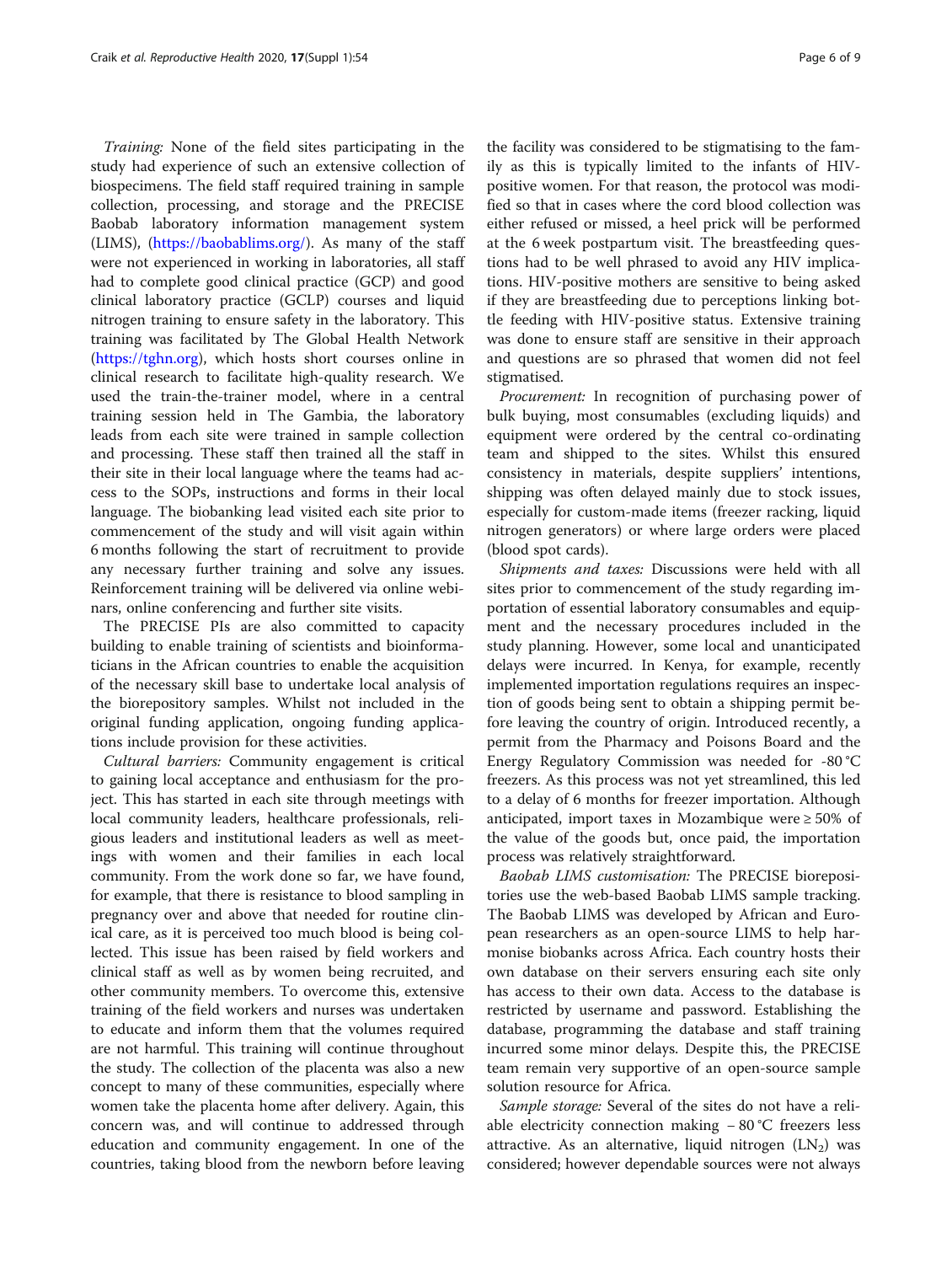available. To circumvent these issues liquid nitrogen generators were purchased for sites in The Gambia and Mozambique. Samples are stored in  $LN<sub>2</sub>$  tanks temporarily in the field before being moved to − 80 °C freezers at the main biobanking facilities, which have reliable electricity. For Kenya, where freezers were installed, freezer alarm systems were put in place. Due to paucity of reliable in-country biorepositories, one of the challenges faced was finding suitable off site back up biorepositories to enable split sample storage or transfer of samples in the event the primary storage failed. Rather, each site has a stringent plan in the event that a sample storage unit fails: this includes back-up power supplies for freezers and spare storage space in alternative units. For example, in the event of a power failure, all freezers have a site specific alarm system including mobile phone alerts.

#### Work flow processes

A number of processes were built into the PRECISE work flow to ensure quality samples are obtained and to minimise any errors. These include:

Participant ID numbers: Each participant identification number is unique and contains a 'check digit' to detect any errors in data entry. This check digit will detect any single digit errors or any adjacent transposition errors. This check digit, in combination with the ID being in a 2D barcode which can be scanned, should minimise the risk of any data or samples being linked to the wrong participant. These ID numbers are generated by the central data management team and are used to link the clinical data to the biological sample data which are stored in separate databases. Kit building: To help with the sample collection process, sample collection kits are prepared by each site. These kits all have a unique kit number and contain all the required consumables for sample collection and processing. The sample aliquots are assigned a unique sample identification number which is linked to the kit ID number. The sample IDs are printed on the sample storage tubes using thermal printing technology. The printed text is resistant to alcohol, water, liquid nitrogen and mechanical abrasion and is stable over a wide temperature range making it durable. During the kit building process, the final step, for QC purposes, is to weigh the kit. If the weight is not as expected, the kit contents can be checked to ensure all the required consumables are present.

# **Discussion**

Biobanking is becoming increasingly recognised and utilised in Africa in a variety of fields including stroke [[7](#page-8-0)], oncology [\[8](#page-8-0)], infectious disease [\[9](#page-8-0)] and pregnancy. This summary represents a practical account of the necessary stages required in setting up a large multi-country biorepository and database in low income settings. Whilst confined to three sub-Saharan African countries, the issues covered will be translatable to other countries in similar settings and, it is hoped will serve as a useful guide for others contemplating a study of similar complexity.

To ensure that PRECISE sites may participate in future collaborations and consortia, specimen collection has been designed to be harmonised with other similar large pregnancy cohort studies such as AMANHI [\[10](#page-8-0)], INTERBIO-21st  $[11]$  $[11]$  $[11]$ , GAPPS  $[12]$  $[12]$  and HeLTI  $[13]$  $[13]$ . The PRECISE Network is also aligned with H3Africa goals [[3\]](#page-8-0) by building on existing infrastructure and resources to develop a cohort of African scientists focussed on significant global health problems that disproportionately affect women and families in sub-Saharan Africa.

Facilities and sample storage: The need to build specific facilities to house the scientific equipment and renovate laboratories led to unanticipated costs and time to setting up the repository; therefore, we recommend that ample contingency funding is included in any future applications for similar studies.

Staffing: Whilst central research management are keen to appoint site staff and avoid delays in initiating recruitment, there is also the potential in having a full team in place too early due to other unforeseen infrastructure issues which can delay the commencement of the study. This can lead to unnecessary staff costs and insufficient work in the team in the set-up phase. As in accordance with best practice, we planned to phase recruitment by starting recruitment in each country sequentially. From our experience, a phased recruitment process of staff within each centre might also be considered, starting with the core team and expanding to the field teams once timelines are in place.

Training: From our experience, regular contact and training with sites is essential to ensure compliance with SOPs and to pre-empt local deviations. Engaging with the site teams regularly boosts morale and keeps the teams motivated; this is essential when asking teams to process multiple samples according to a strict SOP. The PRECISE Annual Meetings have been proven to be excellent team building exercises with very positive feedback and should be preserved as a fundamental element of large research projects.

Cultural: Overcoming the cultural barriers to setting up this study, a planned activity, proved to be a vitally important activity of the programme which is not always included in project design. It is known that support from the communities reduces the challenges to such a complex endeavour [[14](#page-8-0)], therefore extensive engagement with all levels of the community has been, and will continue to be, done to help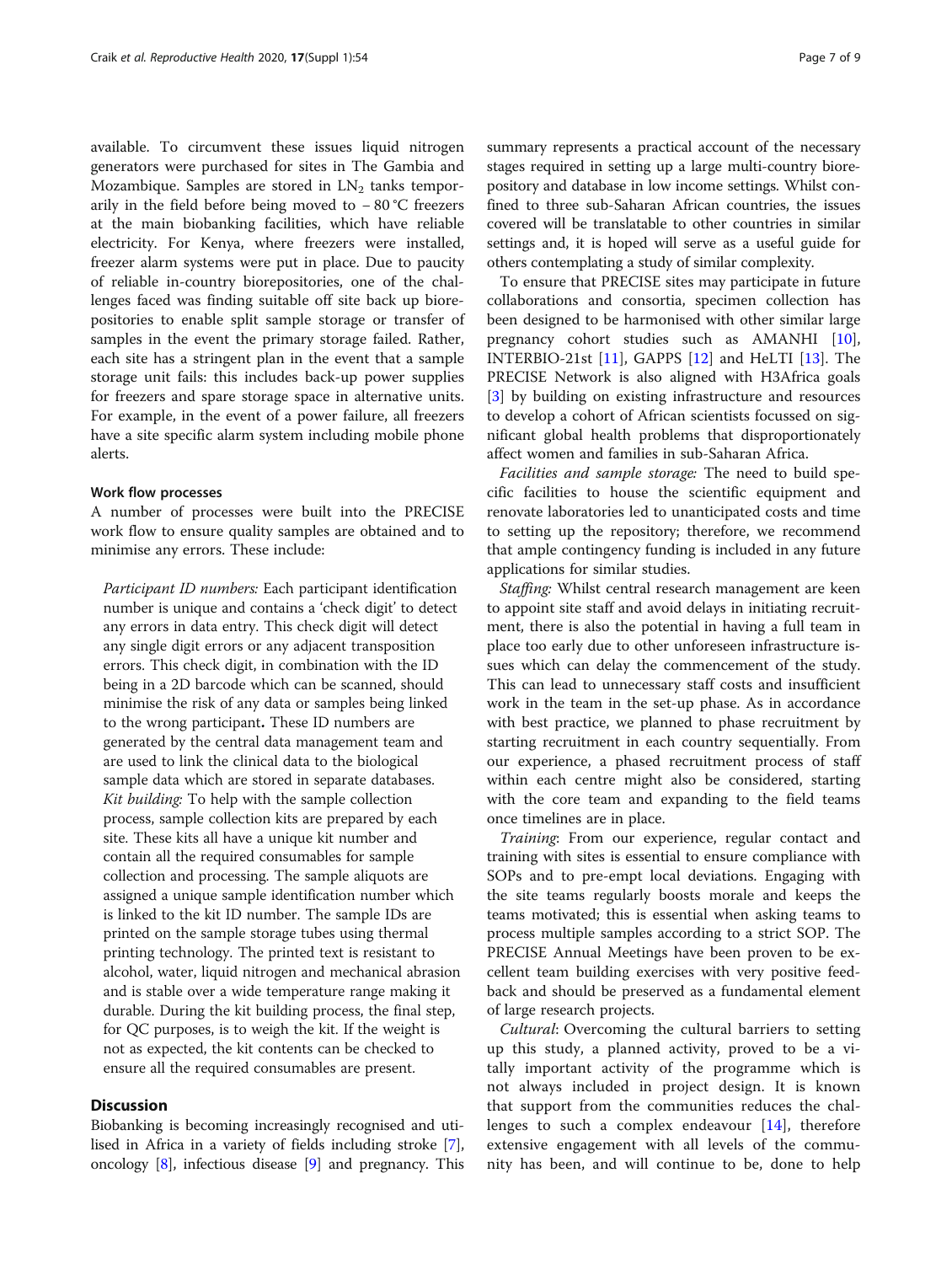in breaking down these barriers. For example, the anxiety about the volume of blood being taken was dispelled in The Gambia by demonstration of the actual volume using teaspoons. Being aware of cultural issues and developing systems to work around them is a pre-requisite for ongoing community support.

Procurement, Shipments and Taxes: Retrospectively, we would recommend purchase of consumables goods readily available in country and confine external purchasing to equipment and consumables not available locally. However, it must be recognised that sophisticated storage equipment is often not accessible and time is well spent in reviewing local availability of equipment and supplies. Given our experience, we advise that adequate time is built in to engage site teams early in the procurement process to identify and navigate local regulations and challenges so that the receipt of goods into their countries may be streamlined as much as possible.

In conclusion, the PRECISE project presented challenges but has proven the feasibility of setting up a complex biorepository in associate with a detailed clinical database. Development of the project was greatly facilitated by the inclusion of a highly experienced multi-disciplinary team and the early development of structured management system devolved to specialised groups. Everything is now in place for the implementation of the biorepository and the governance of it use as a shared resource.

#### Acknowledgements

We thank the research support functions at all PRECISE partner institutions for their support. The PRECISE Network

|                                                                                                                                                     | Members                                                                                                                                                                                          |
|-----------------------------------------------------------------------------------------------------------------------------------------------------|--------------------------------------------------------------------------------------------------------------------------------------------------------------------------------------------------|
| In-country teams<br>THE GAMBIA: Medical Research<br>Council Unit The Gambia at the<br>London School of Hygiene and<br>Tropical Medicine, Fajara     | Umberto D'Alessandro, Anna Roca,<br>Hawanatu Jah, Ofordile Oquchukwu,<br>Andrew Prentice, Melisa Martinez-<br>Alvarez, Brahima Diallo, Adbul Sesey,<br>Kodou Lette, Alpha Bah, Chilel<br>Sanyang |
| KENYA: Aga Khan University,<br>Nairobi                                                                                                              | Marleen Temmerman, Angela Koech<br>Etyang, Peris Musitia, Mary Amondi,<br>David Chege, Patricia Okiro, Geoffrey<br>Omuse, Sikolia Wanyonyi                                                       |
| MOZAMBIOUE: Centro de<br>Investigação em Saúde de Manhica,<br>Manhica                                                                               | Esperança Sevene, Paulo Chin,<br>Corssino Tchavana, Salesio Macuacua,<br>Anifa Vala, Helena Boene, Lazaro<br>Quimice, Sonia Maculuve, Eusebio<br>Macete, Inacio Mandomando, Carla<br>Carillho    |
| Central co-ordinating team                                                                                                                          |                                                                                                                                                                                                  |
| Department of Women and<br>Children's Health, School of Life<br>Course Sciences, Faculty of Life<br>Sciences and Medicine, King's<br>College London | Peter von Dadelszen, Laura A. Magee,<br>Meriel Flint-O'Kane, Rachel Craik,<br>Amber Strang, Marina Daniele                                                                                       |
| Donna Russell Consulting                                                                                                                            | Donna Russell                                                                                                                                                                                    |

| Page 8 of 9 |  |  |  |
|-------------|--|--|--|
|-------------|--|--|--|

| (Continued) |  |
|-------------|--|
|-------------|--|

|                                                   | Members                                                                                                                                                                |
|---------------------------------------------------|------------------------------------------------------------------------------------------------------------------------------------------------------------------------|
| Co-Investigator team                              |                                                                                                                                                                        |
| Midlands State University,<br>Zimbabwe            | Prestige Tatenda Makanga, Liberty<br>Makacha, Yolisa Dube, Newton<br>Nyapwere                                                                                          |
| Kings College London                              | Lucilla Poston, Jane Sandall, Rachel<br>Tribe, Andrew Shennan, Sophie<br>Moore, Tatiana Salisbury, Ben Barratt,<br>Lucy Chappell, Sean Beevers, Kate<br><b>Bramham</b> |
| University of Oxford                              | Aris Papageorgiou, Alison Noble                                                                                                                                        |
| London School of Hygiene and<br>Tropical Medicine | Hannah Blencowe, Veronique Filippi,<br>Joy Lawn, Matt Silver, Matthew Chico                                                                                            |
| St George's, University of London                 | Judith Cartwright, Guy Whitley,<br>Sanjeev Krishna                                                                                                                     |
| University of British Columbia                    | Marianne Vidler, Jing (Larry) Li, Jeff<br>Bone, Mai-Lei (Maggie) Woo Kinshella,<br>Beth A. Payne, Domena Tu, Warancha<br>Tumtaweetikul                                 |
| University of Malawi                              | William Stones                                                                                                                                                         |
|                                                   |                                                                                                                                                                        |

#### About this supplement

This article has been published as part of Reproductive Health Volume 20 Supplement 1, 2020: Supplement special Issue on The PRECISE Network: Deep phenotyping of pregnancies in Africa. The full contents of the supplement are available online at [https://reproductive-health-journal.biomedcentral.com/](https://reproductive-health-journal.biomedcentral.com/articles/supplements/volume-20-supplement-1) [articles/supplements/volume-20-supplement-1.](https://reproductive-health-journal.biomedcentral.com/articles/supplements/volume-20-supplement-1)

#### Authors' contributions

RC, DR, GO, PO, DC, MD, AS, IC, CC, ES, MFOK and PVD have had significant contributions in setting up the biorepositories. RC, DR, RT, LP, PVD wrote the manuscript and had significant input into the development of biological sampling protocols. All authors read and reviewed the final manuscript. All authors read and approved the final manuscript.

#### Funding

The PRECISE Network is funded by the UK Research and Innovation Grand Challenges Research Fund GROW Award scheme (grant number: MR/ P027938/1).

#### Availability of data and materials

Not applicable.

#### Ethics approval and consent to participate

Approval for the PRECISE study was obtained in King's College London (Ref HR-17/18–7855), Aga Khan University Hospital (Ref 2018/REC-74), The Gambia Government/The Medical Research Council, The Gambia Joint committee (Ref SCC 1619), and the Mozambique Ministry of Health, National Bioethics Committee for Health (545/CNBS/18).

#### Consent for publication

Not applicable.

#### Competing interests

The authors declare that they have no competing interests.

#### Author details

<sup>1</sup>Department of Women and Children's Health, School of Life Course Sciences, King's College London, London, UK. <sup>2</sup>Nuffield Department of Women's and Reproductive Health, University of Oxford, Oxford, UK. <sup>3</sup>Donna Russell Consultants, Seattle, USA. <sup>4</sup>Department of Pathology, Aga Khan